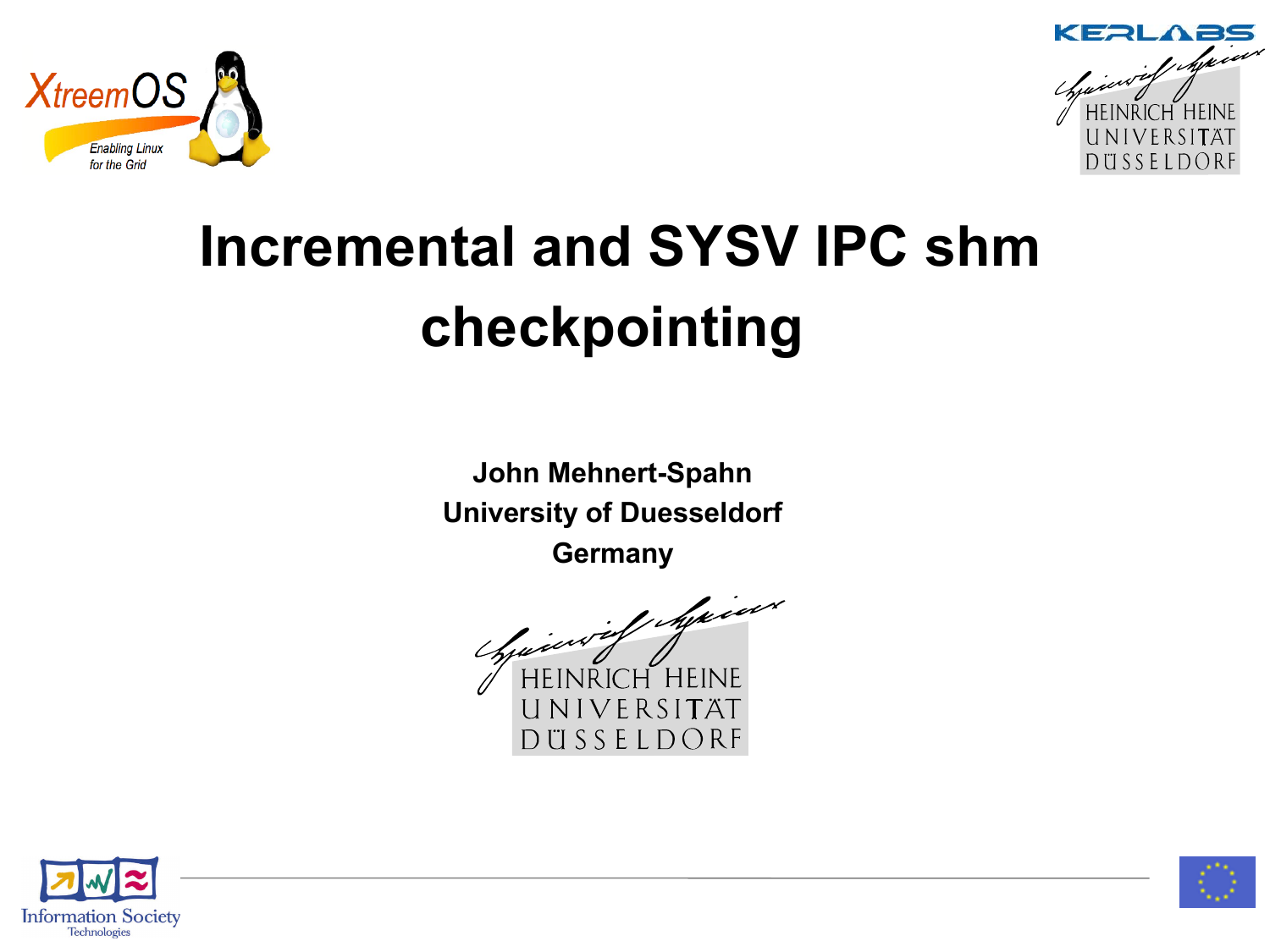



## **1.1 Incremental Checkpointing (ICP)**

#### **save modified content, only**

- no code, libraries
- $\Box$  page granularity
	- ( adaptive mechanisms exist )

#### approach:

– use WRITE bit of page table entries ( PTE ) to detect write accesses



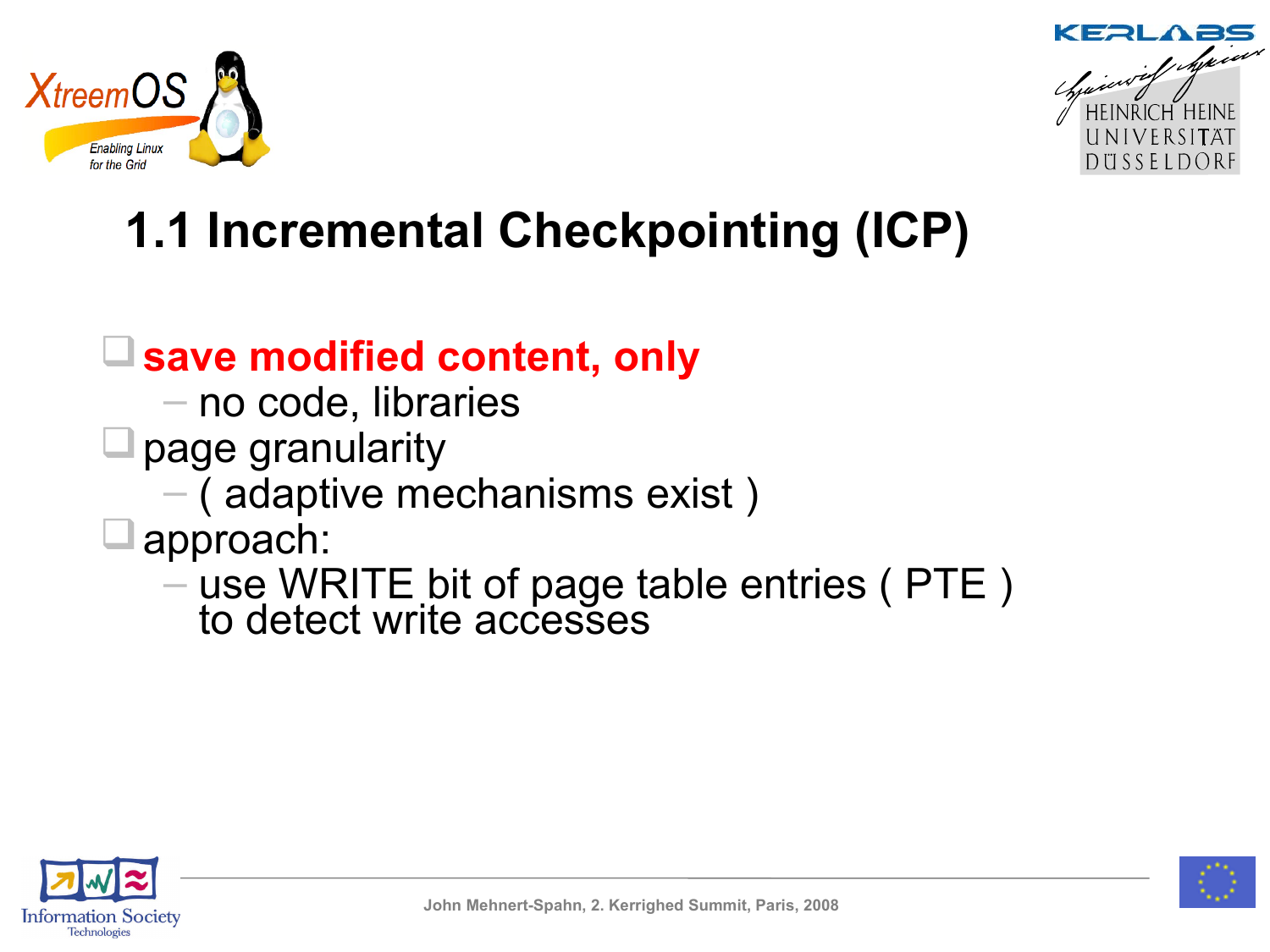



## **1.2.1 Current ICP Implementation I**

cases:

- initial cp ( **full cp** )
- non-initial cp ( **increm. cp** )
- $\Box$  control structure one entry per page
	- localize page data ( which task\_mm\_pid.x.bin file )
	- entry: virtual address, file version, file offset
	- assemble entries in red black tree ( rb tree )
- $\Box$  one control structure per process



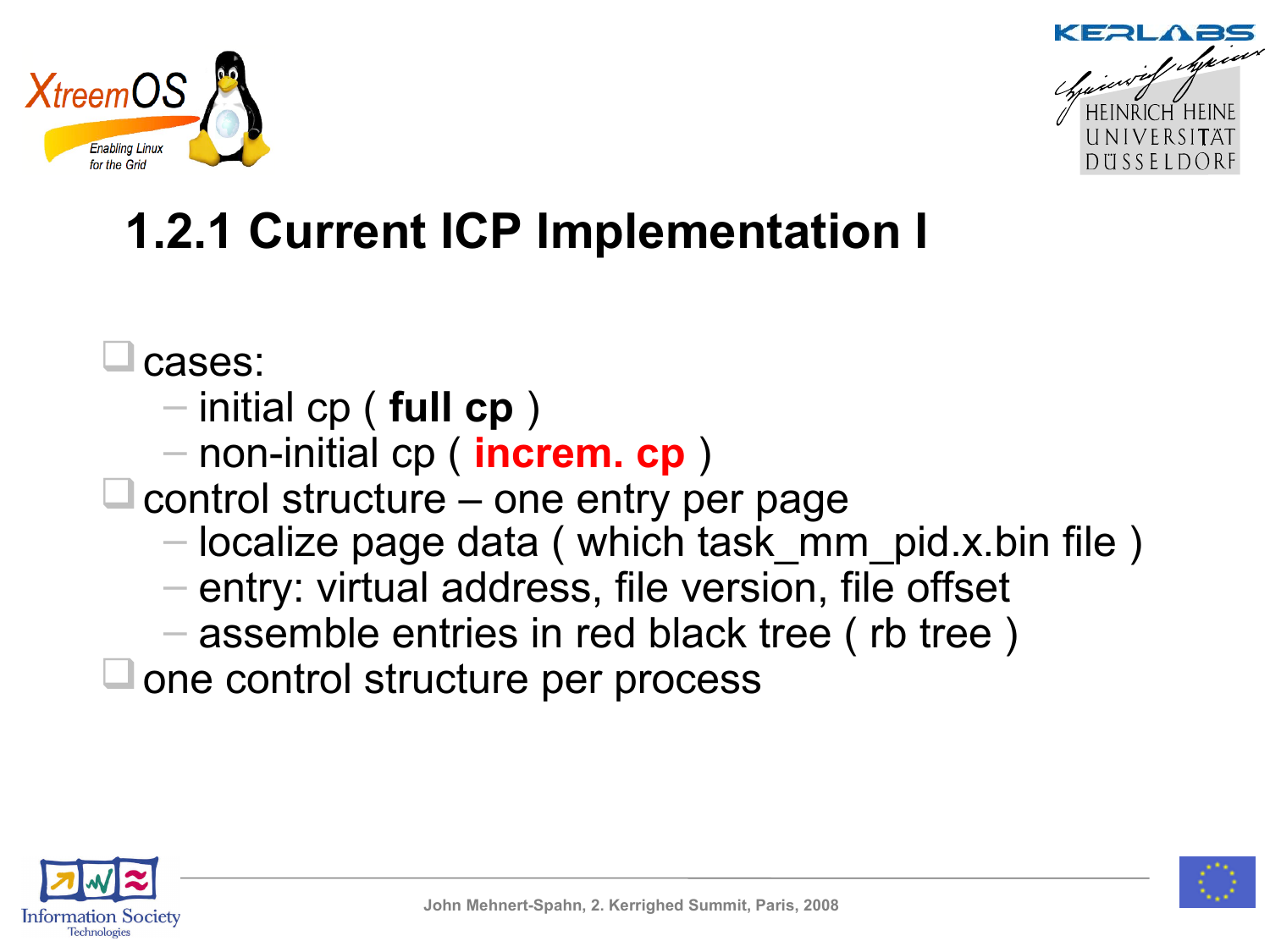



## **1.2.1 Current ICP Implementation II**

at checkpoint:

- update entry content ( using previous version of control structure – non-initial cp )
- reset WRITE bit of relevant PTE
- save entries into additional cp image file



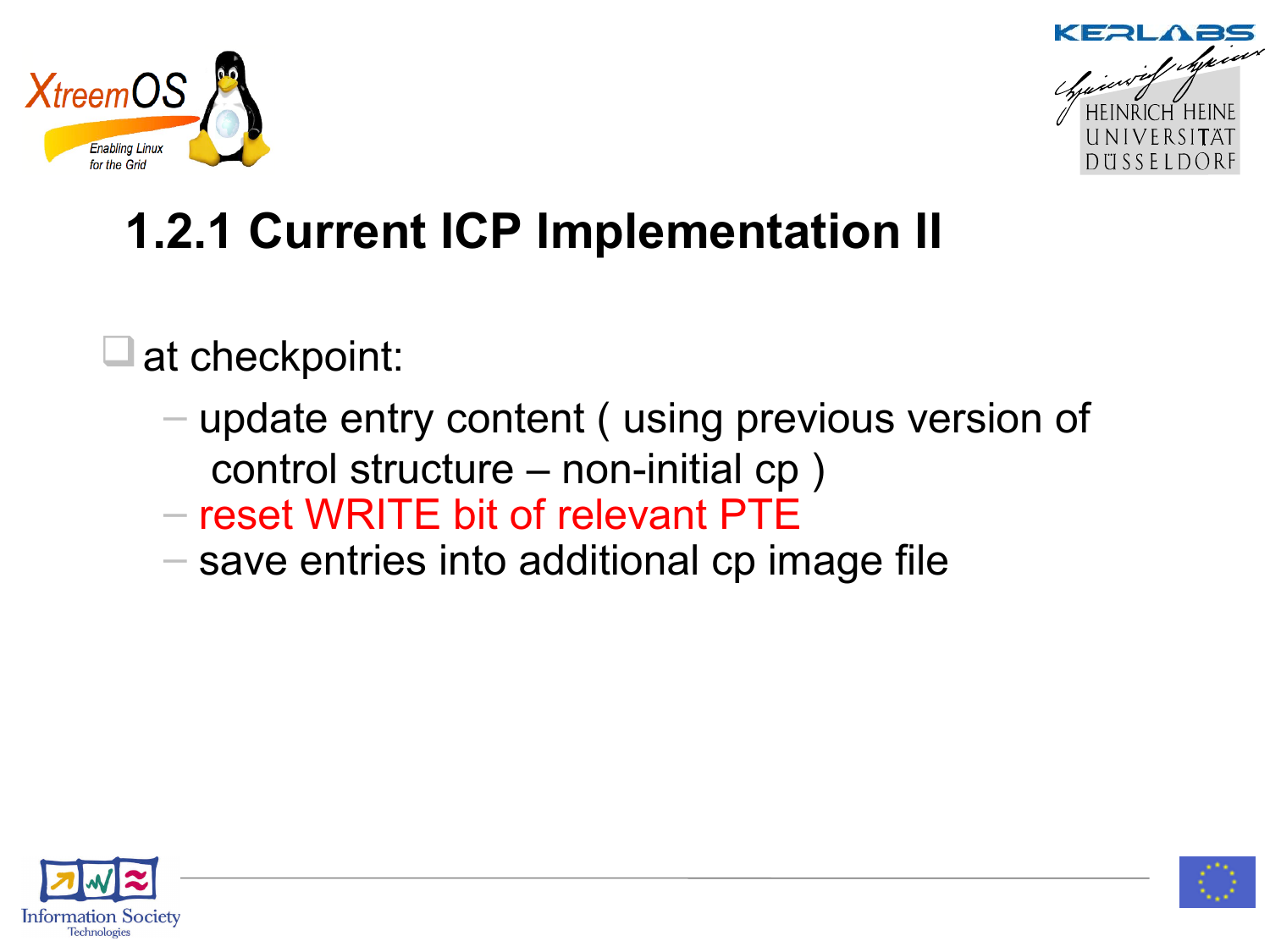



### **1.2.2 ICP Control Structure Example**

### $\Box$  initial checkpoint ( cp version 1 )

| <b>offset</b> | virtual address | cp version |      |
|---------------|-----------------|------------|------|
|               | 0x100           |            |      |
|               | 0x200           |            | file |

#### $\Box$  incremental checkpoint ( cp version 2 )

| offset | virtual address | cp version |      |
|--------|-----------------|------------|------|
|        | 0x100           |            | file |
| ١C     | 0x200           |            |      |
|        |                 |            | file |

 $\blacksquare$  misc  $\:$  – number VMA's and virtual addresses



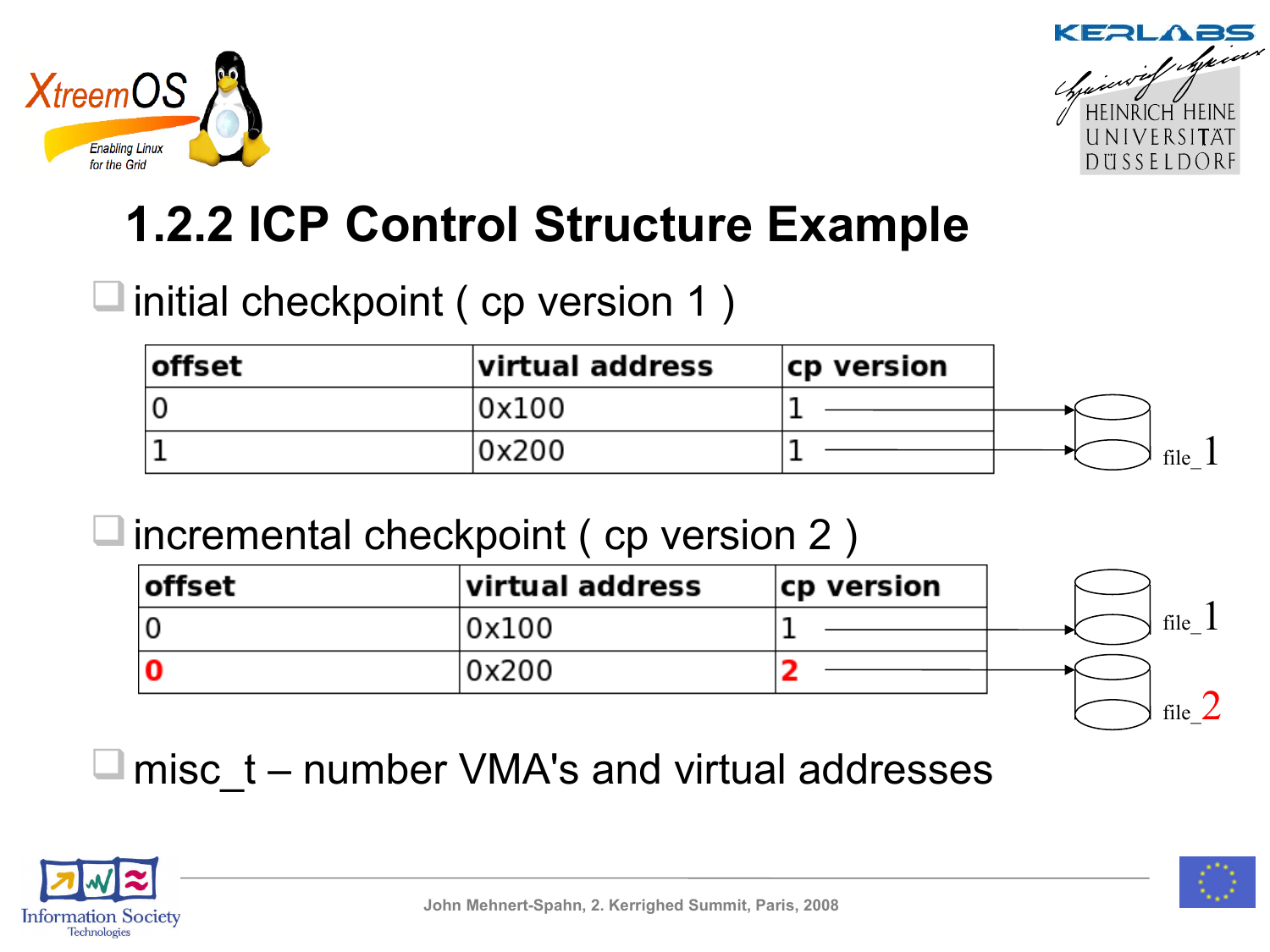



## **1.3 ICP-based Restart I**

- □ localize physical page data for given virtual page address ( task\_mm file, offset )
	- assemble control structure entries in rb tree
	- virtual address as rb node key
	- tree accelerates search of approp. entry (before: list used )
- search appropriate tree entry for given virtual address retrieve page ( and page prot. info ) from appropriate task mm file



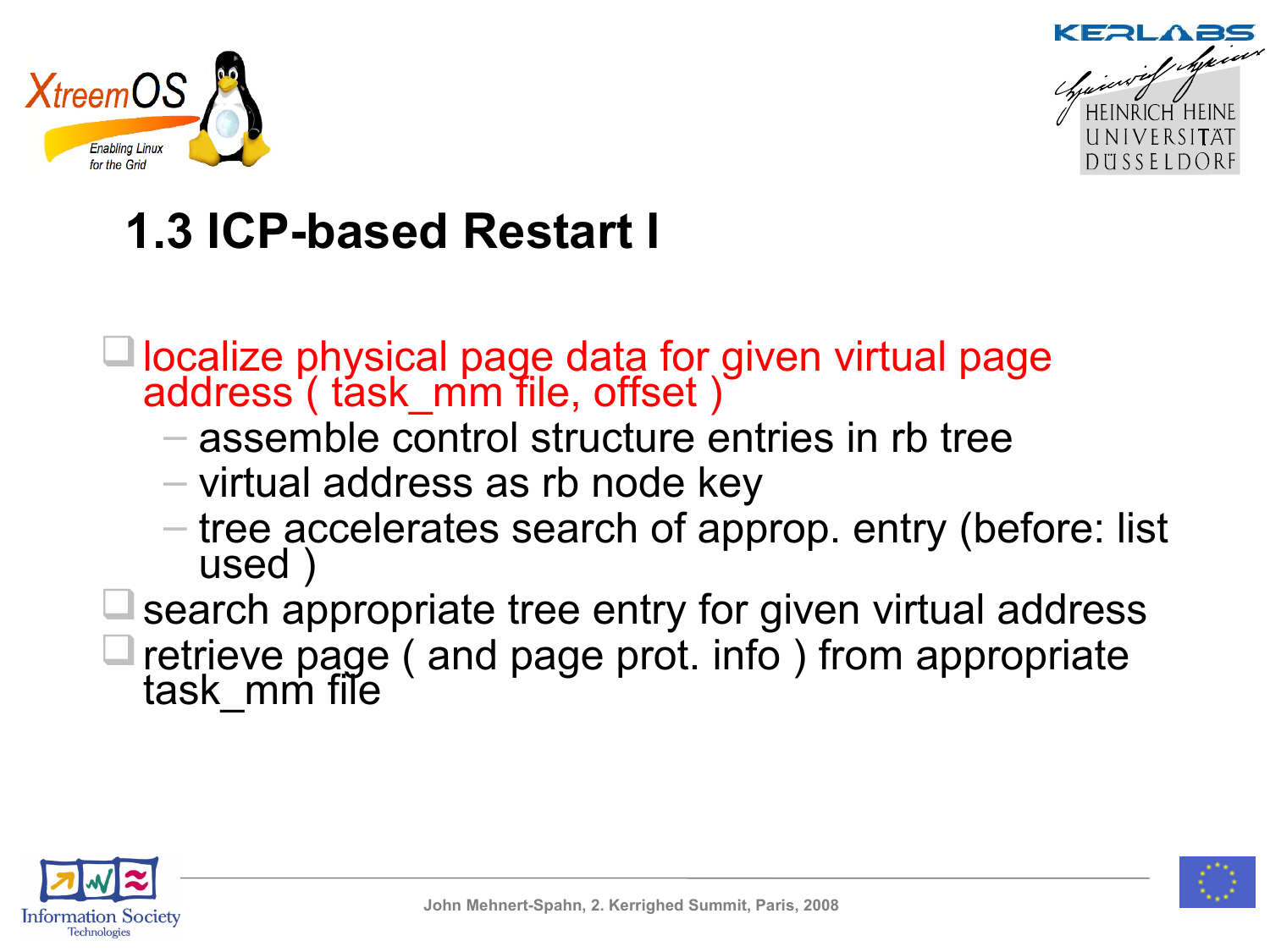

**Information Society**<br>Technologies



## **1.3 ICP-based Restart II**

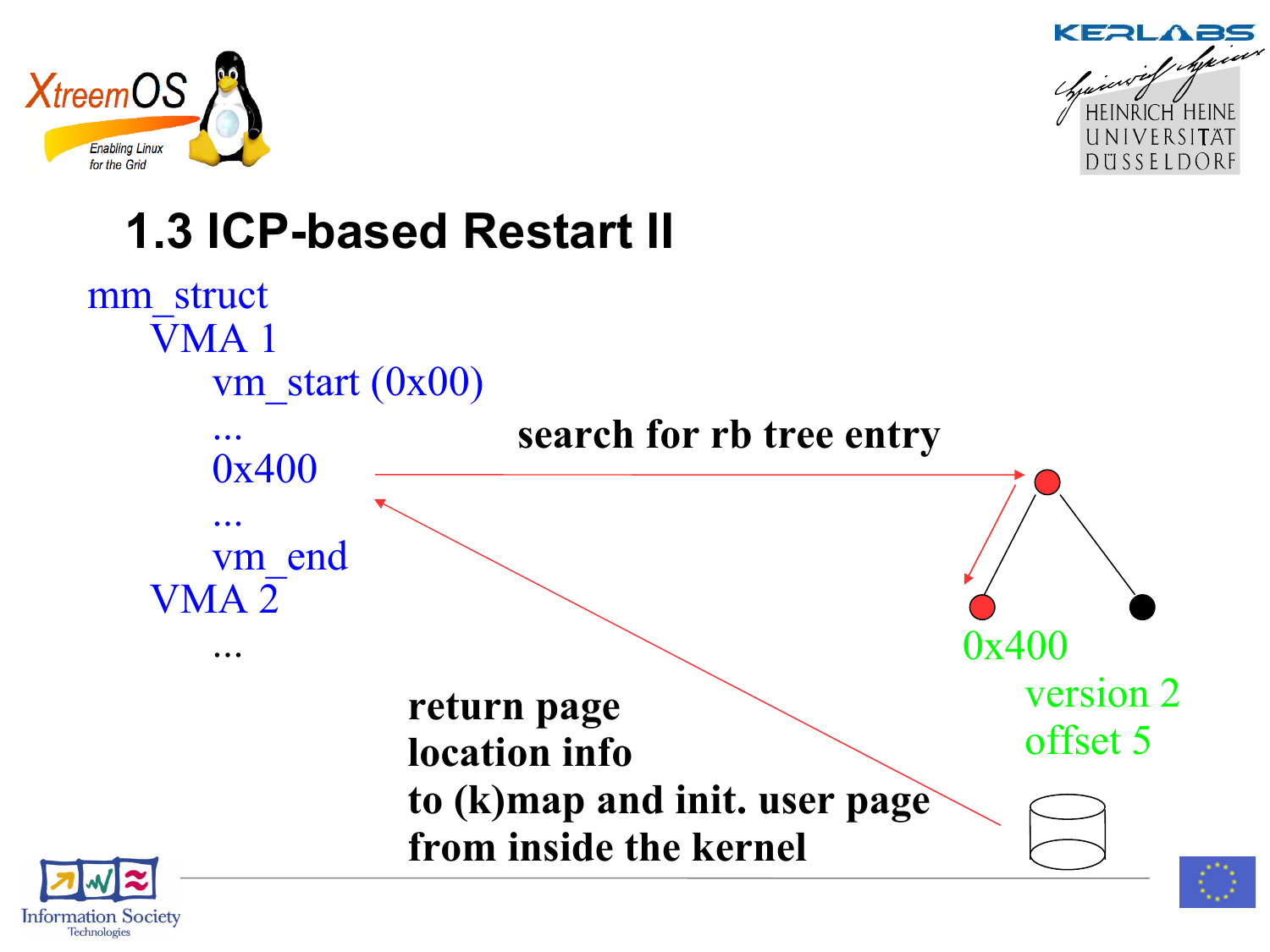



## **1.4 Optimization**

 $\Box$  rb tree is not optimal for search operations  $\rightarrow$  O(logn)

 $\Box$  alternative: avoid searching, just read in entries

- control structure entries reflect virtual memory structure and provide physical page information (MMU)
- $-$  O(1) access
- –page tables are allocated if needed, only



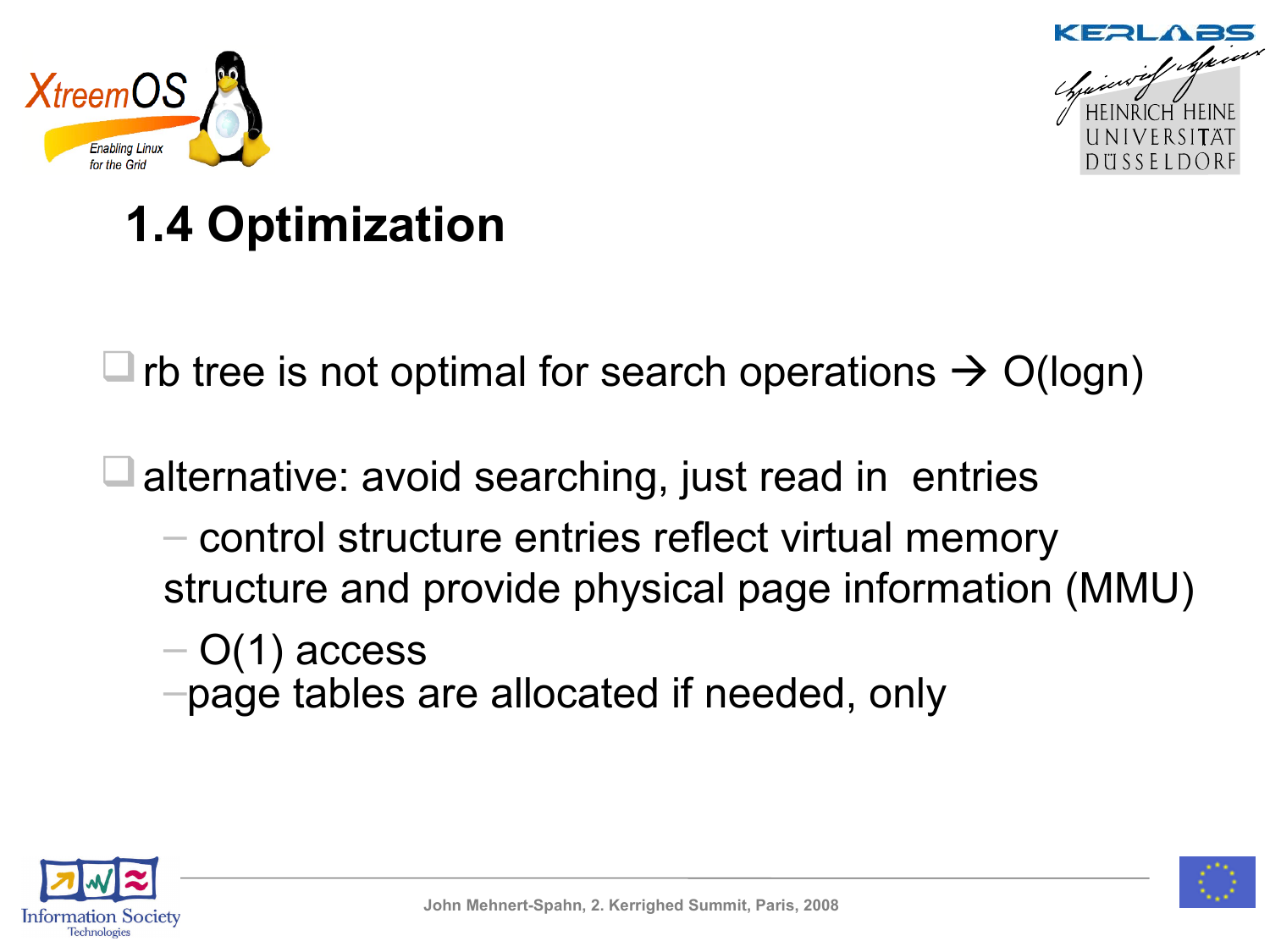

**Information Society** Technologies



## **1.5.1 Measurements I**

#### □ malloc and write – **full cp** ( cp time )

Checkpoint Malloc and Write



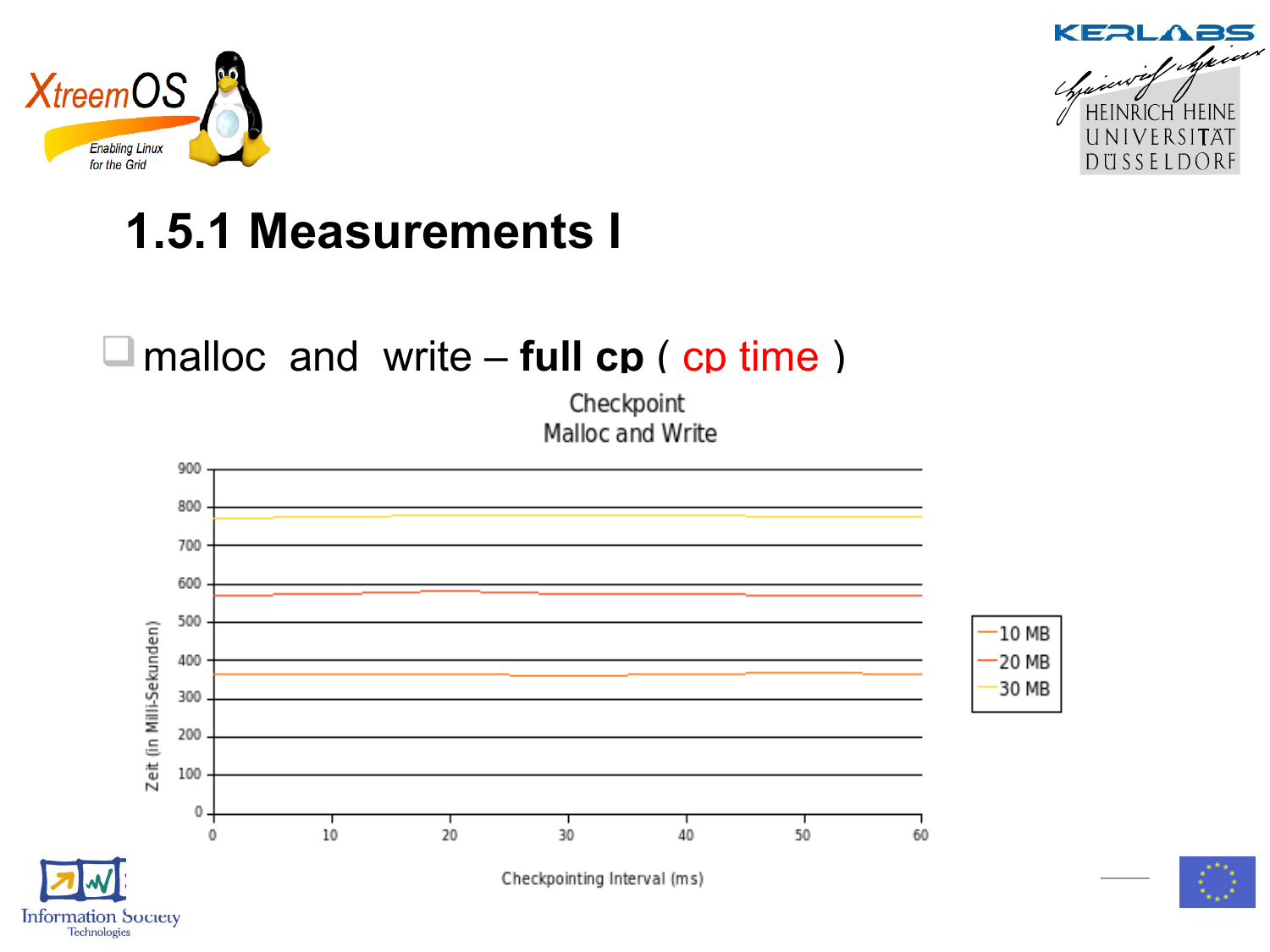

**Information Society**<br>Technologies



## **1.5.1 Measurements II**

#### □ malloc and write – **incremental cp** ( cp time )

Incremental Checkpoint Malloc and Write



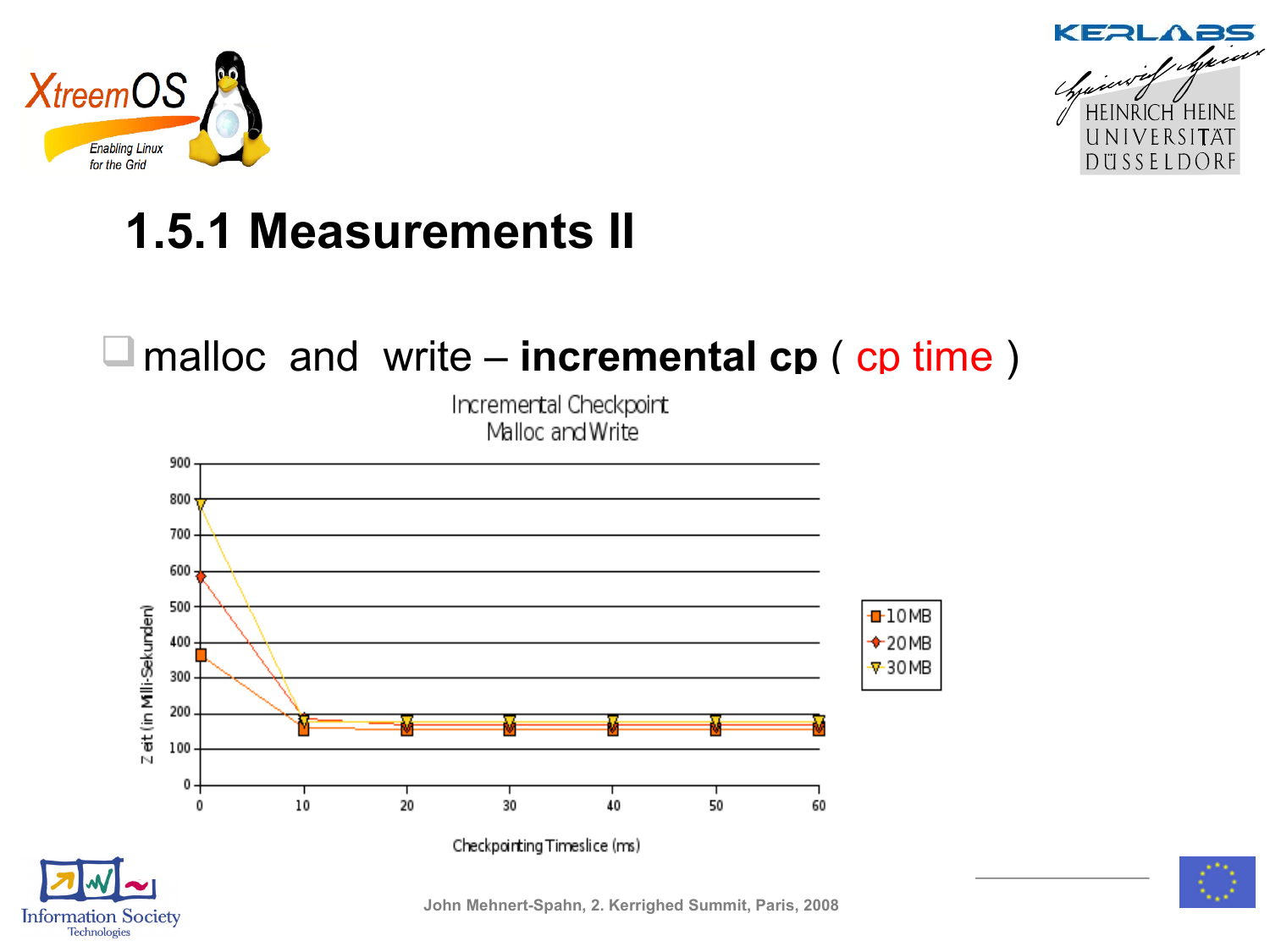



### **1.5.2 Measurements I**

### MGS – **full checkpoint** ( image size )

Checkpoint Size MGS





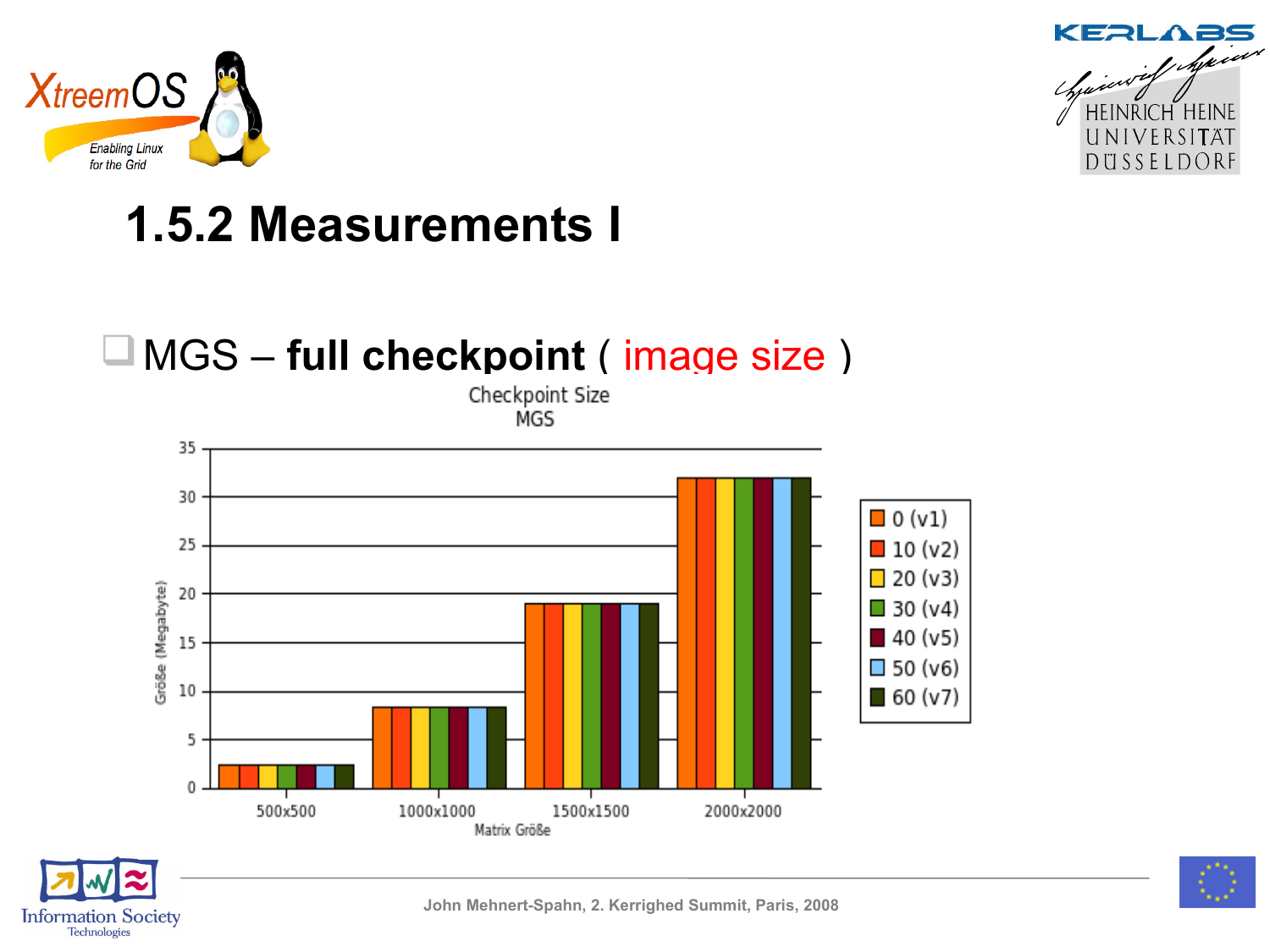



### **1.5.2 Measurements II**

#### MGS – **incremental checkpoint** ( image size )

Incremental Checkpoint Size MGS





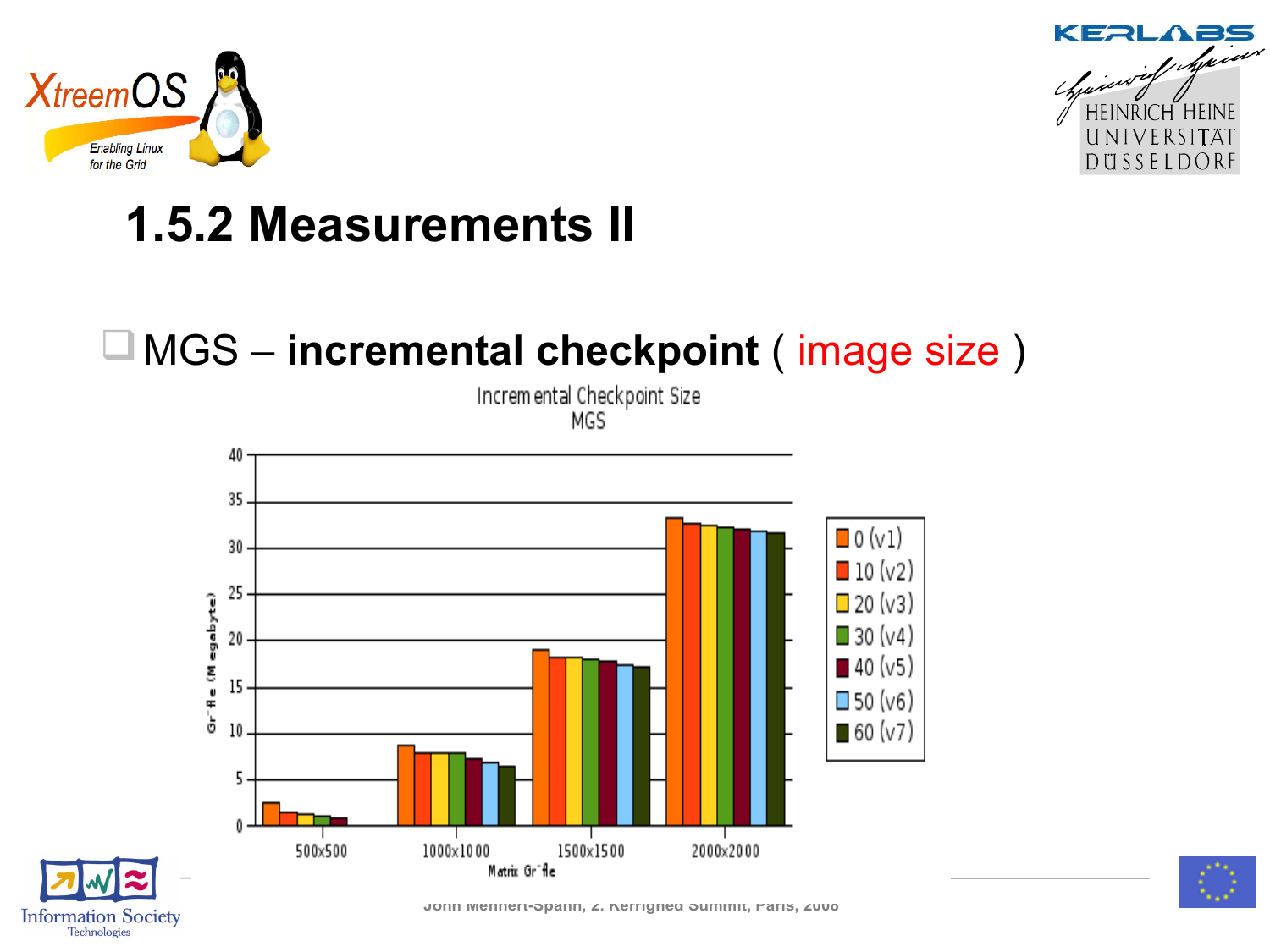



### **2.1 SYSV IPC shared memory basics**

 $\sqcup$  often used for cluster applications

- mulitple processes can read from/write to a common memory area
- $\Box$  fastest IPC mechansim for process communication
- $\Box$  shm key identifies common segment
- $\Box$  proc interface for shm information
- $\Box$  memory resistency, IPC RMID flag and ipcrm



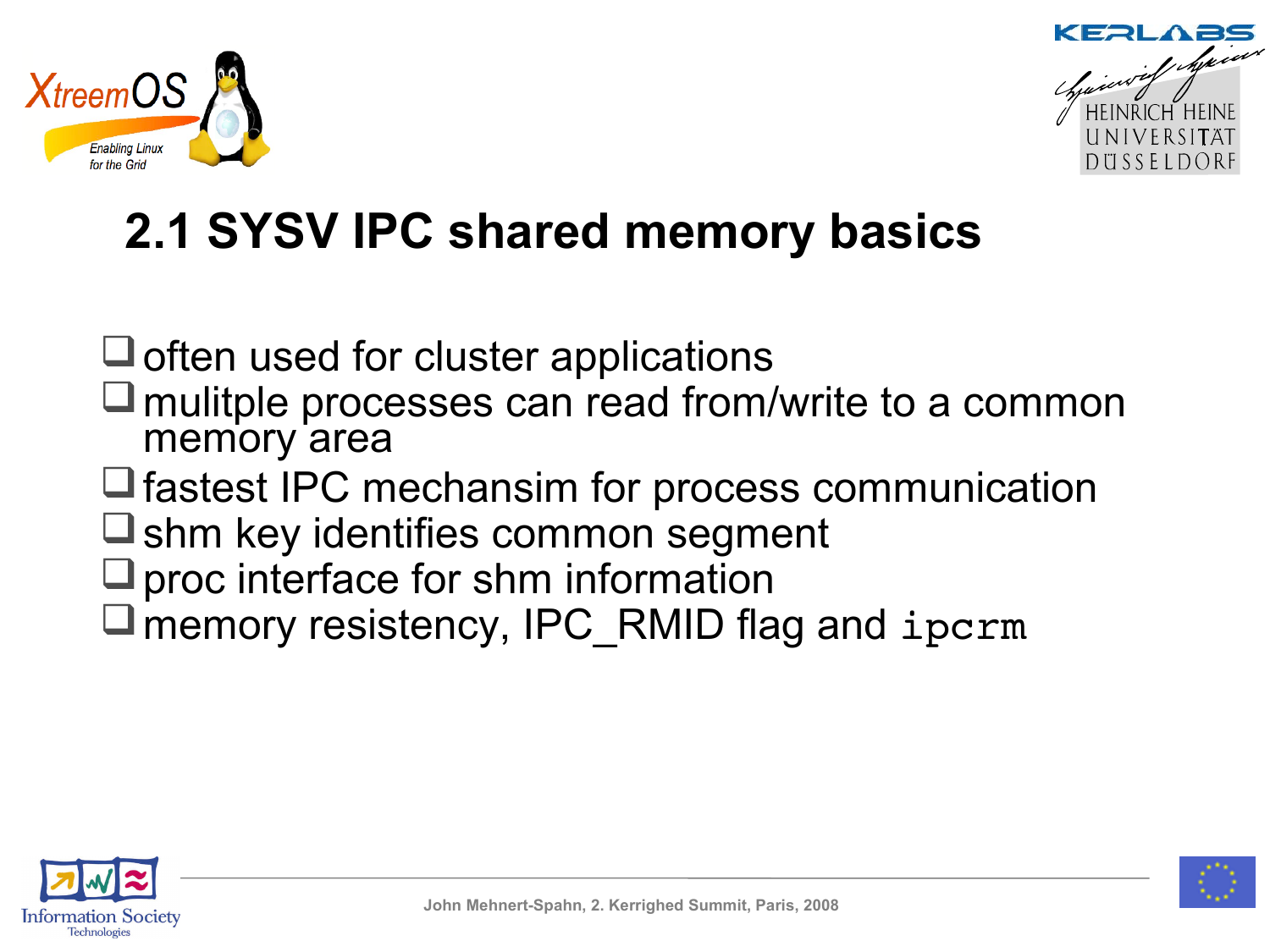



## **2.2 SYSV IPC shm in Kerrighed**

- support for local and distributed(!) applications system calls for typical shm application:
	- shmget
		- struct shmid kernel
		- newseg call ( shm file, shm kddm set )
	- $-$  shmat
		- vmops
		- shm inc



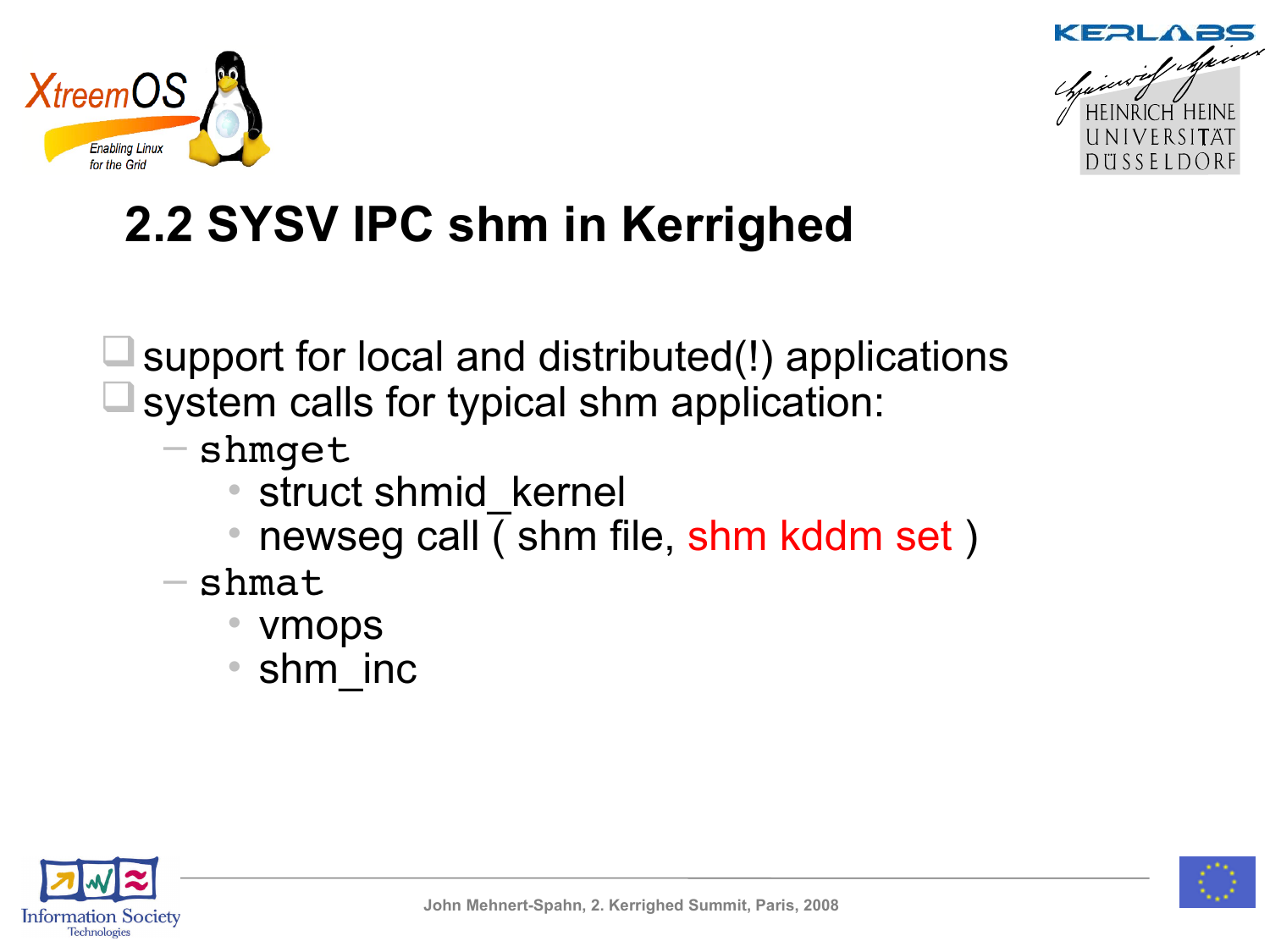



### **2.3 Features of the cp/rst shm implementation**

- support for parent-child ( fork ) – no duplicated rebuilding of structures □ support for changed roles at restart (orig. server becomes client, and vc.) – no dependency on original server support for distributed application  $\square$  (shm) namespace ID's not saved – at restart: use same shm key as before, recreate
	- namespace ID's might be different



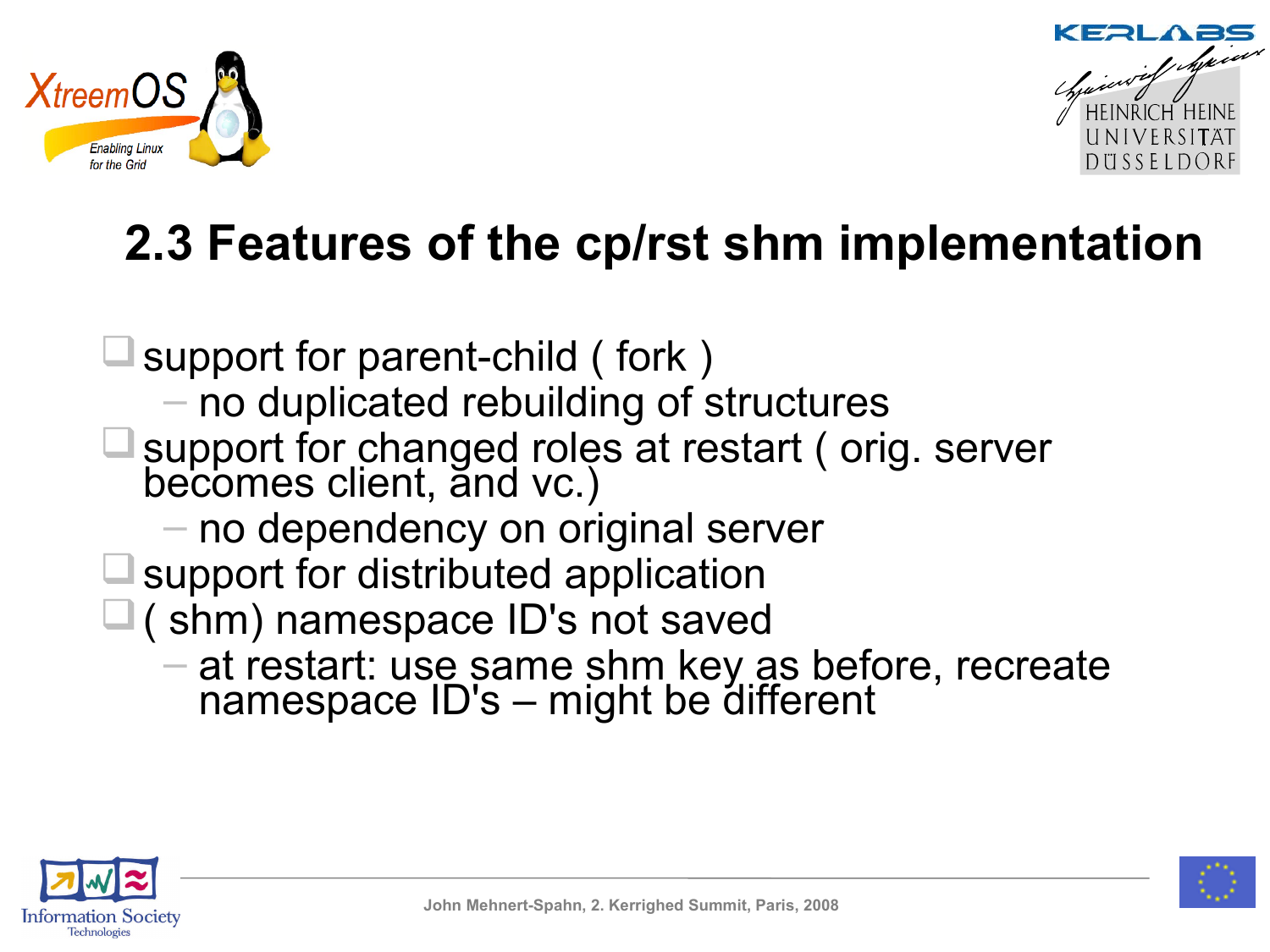



## **2.4 Impl. of shm CP**

approach: emulate subset of system call's functionality saved data:

- shm key
- segment size
- segment content
- unsaved data:

– shmkey, shmid, ipcmap KDDM set objects

 $\square$  impact on code

- $-$  add file ipc  $cr.c|h$
- extend export\_one\_page
- export one kernel symbol ( newseg )



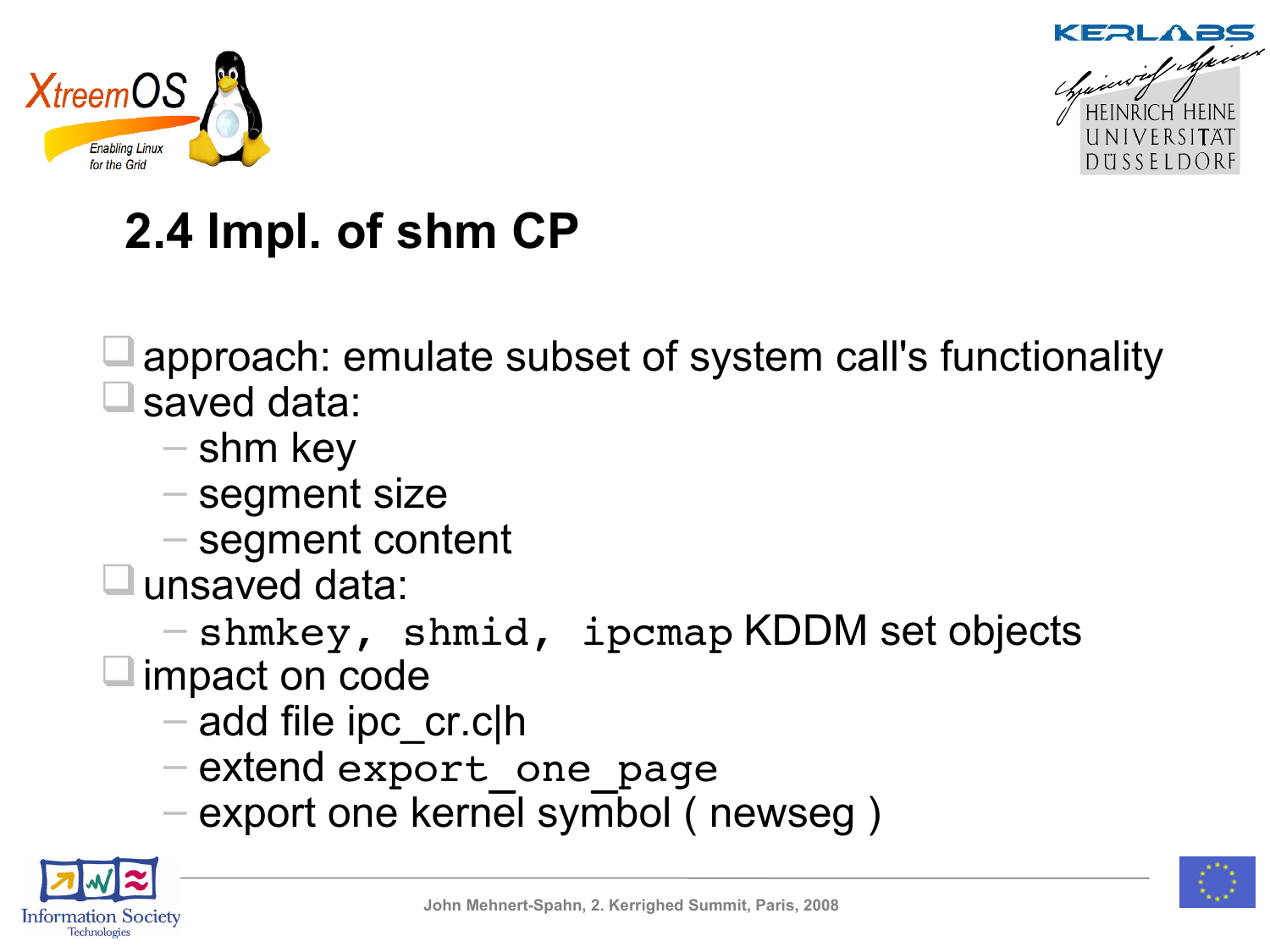



## **2.5 Impl. of shm RST**

emulate subset of **shmget** and **shmat** functionality

- first process sets up segment
- second, third ... process
	- local link to existing segment, multiple structure rebuilding avoided (no **newseg** call!)
	- remote **shmget** cares
- □ impact on code:
	- extend shm\_object KDDM object
	- kcb\_new\_newseg
	- import\_shm\_file
- $\square$  no virtualization for shmid needed
	- just recreate, shmkey is the same



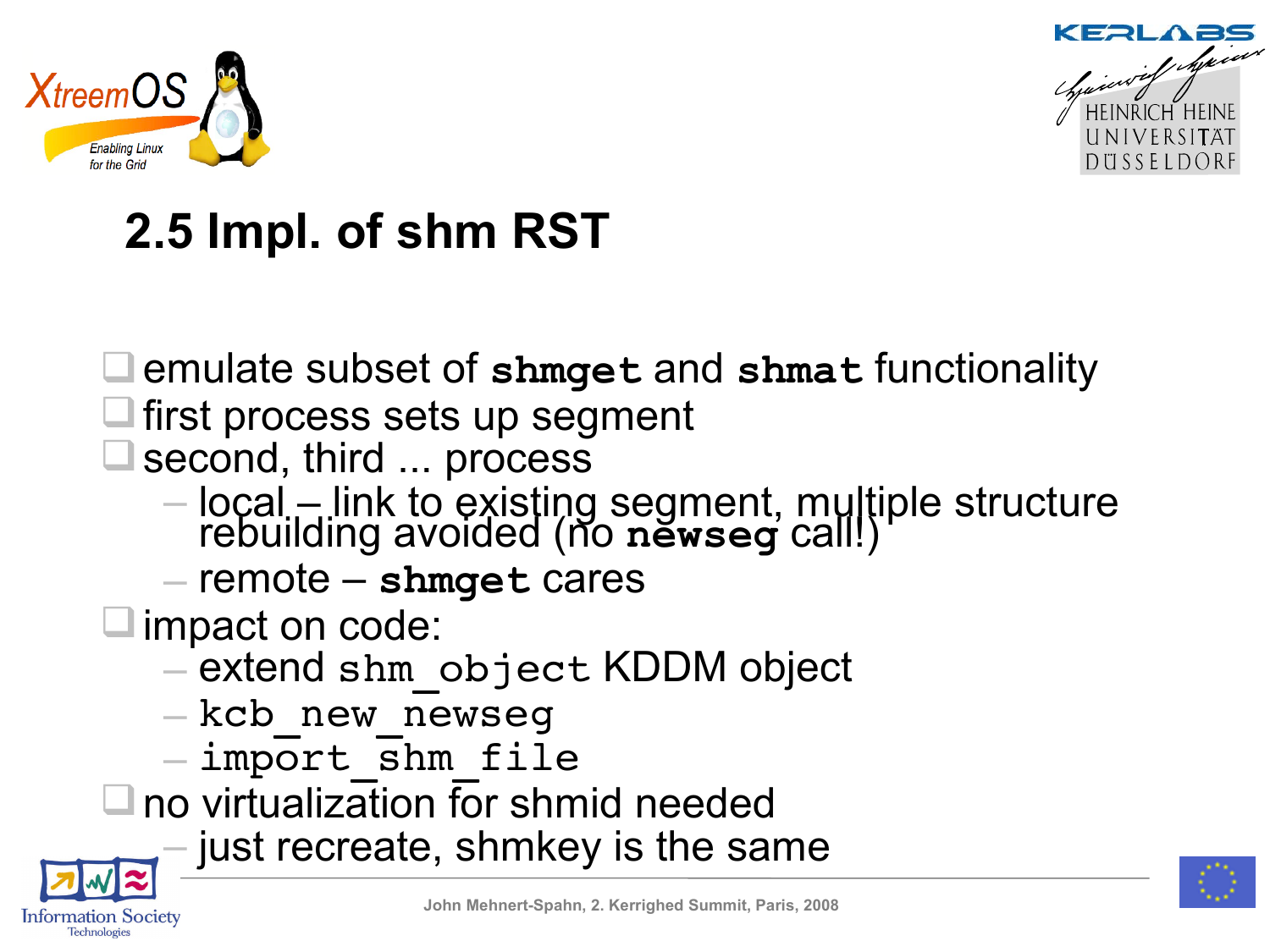



### **2.6 Misc.**

 $\sqcup$  when to call ipcrm?

- XtreemOS: job concept ( procs. involved are known )
- Kerrighed: no such concept user's task to call
- $\Box$  no knowledge about when which process will restart
	- existing segment content might differ with ghost content



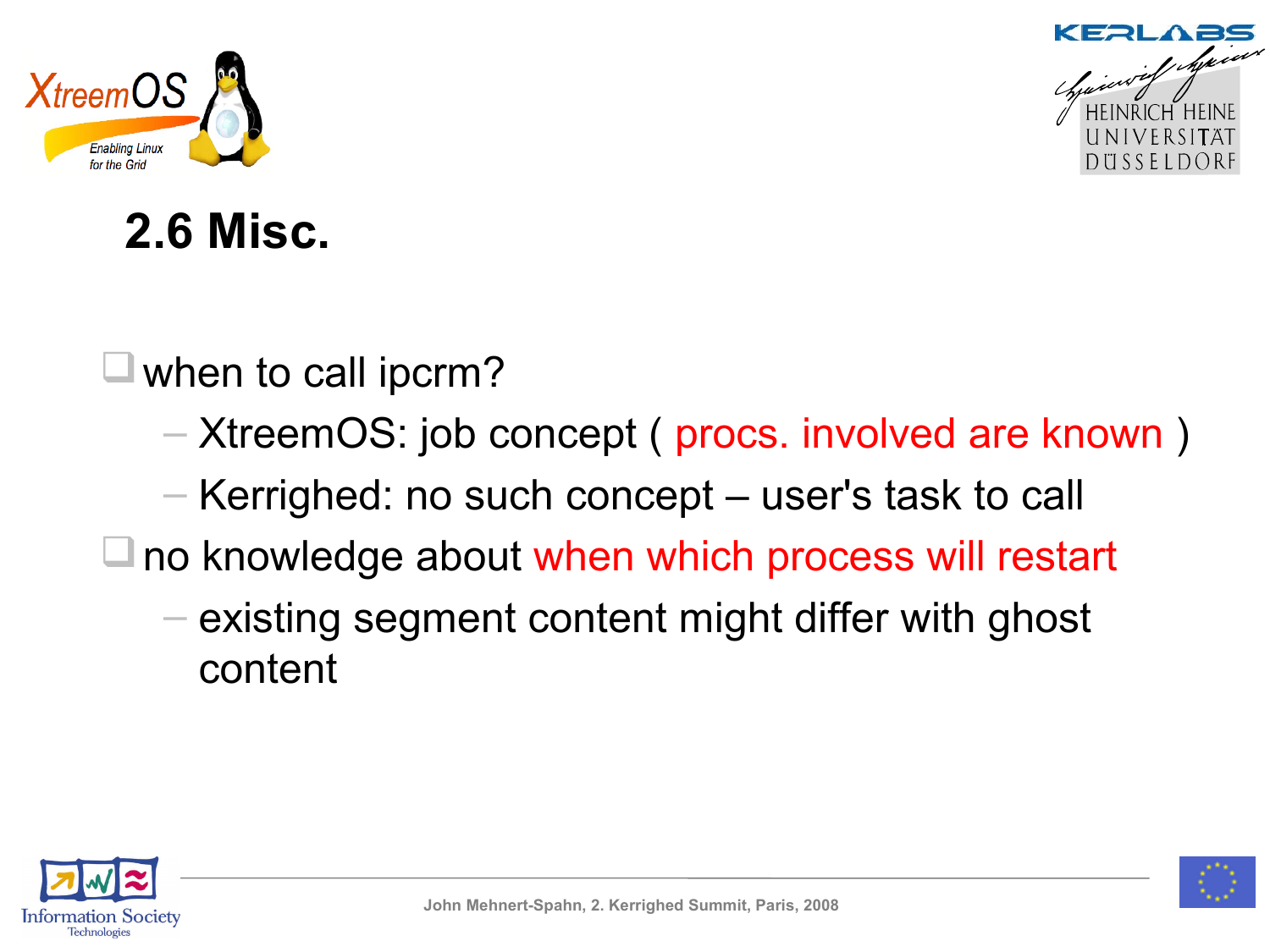



### **Thank you for your attention!**



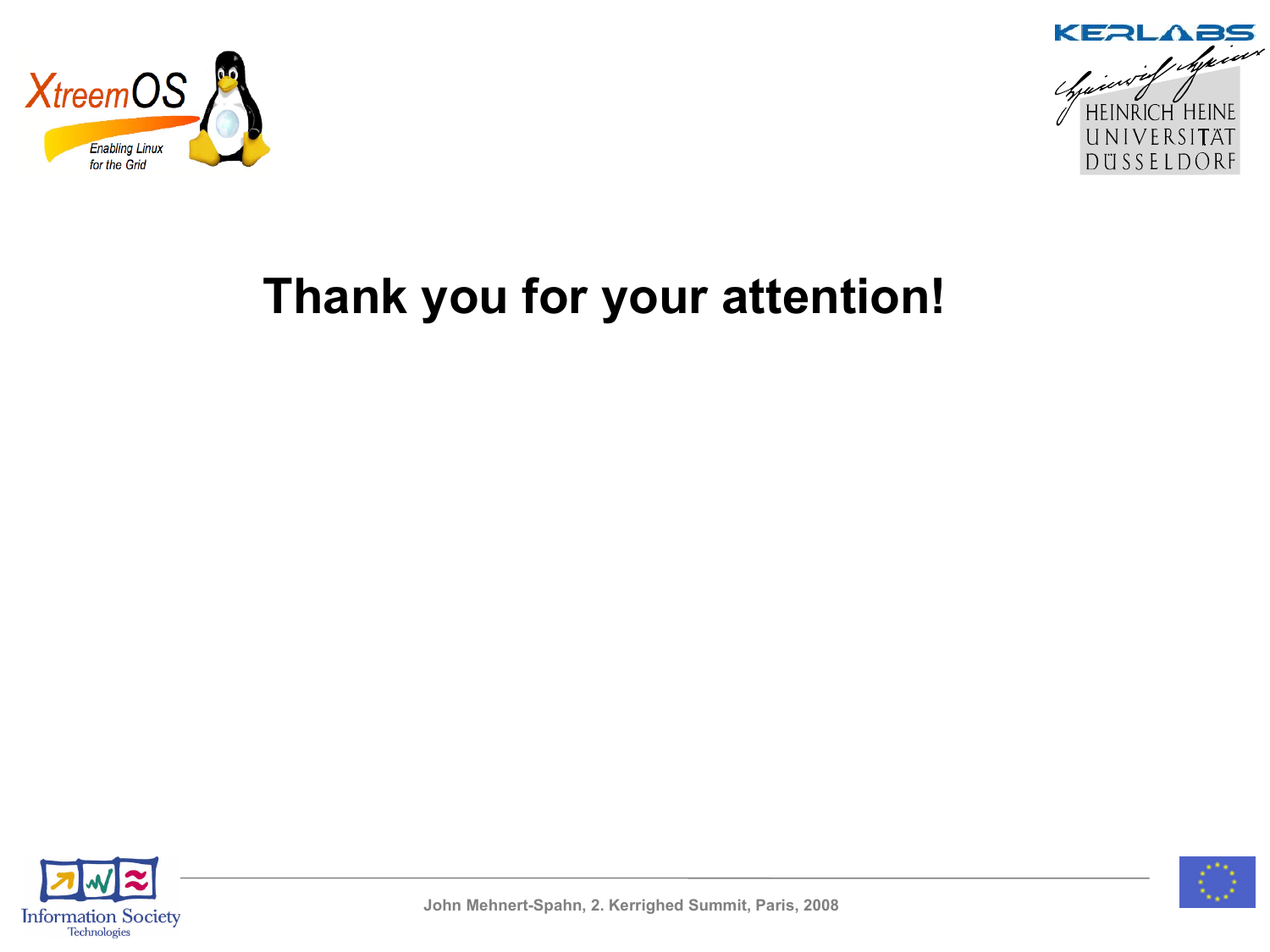



### **BACKUP**